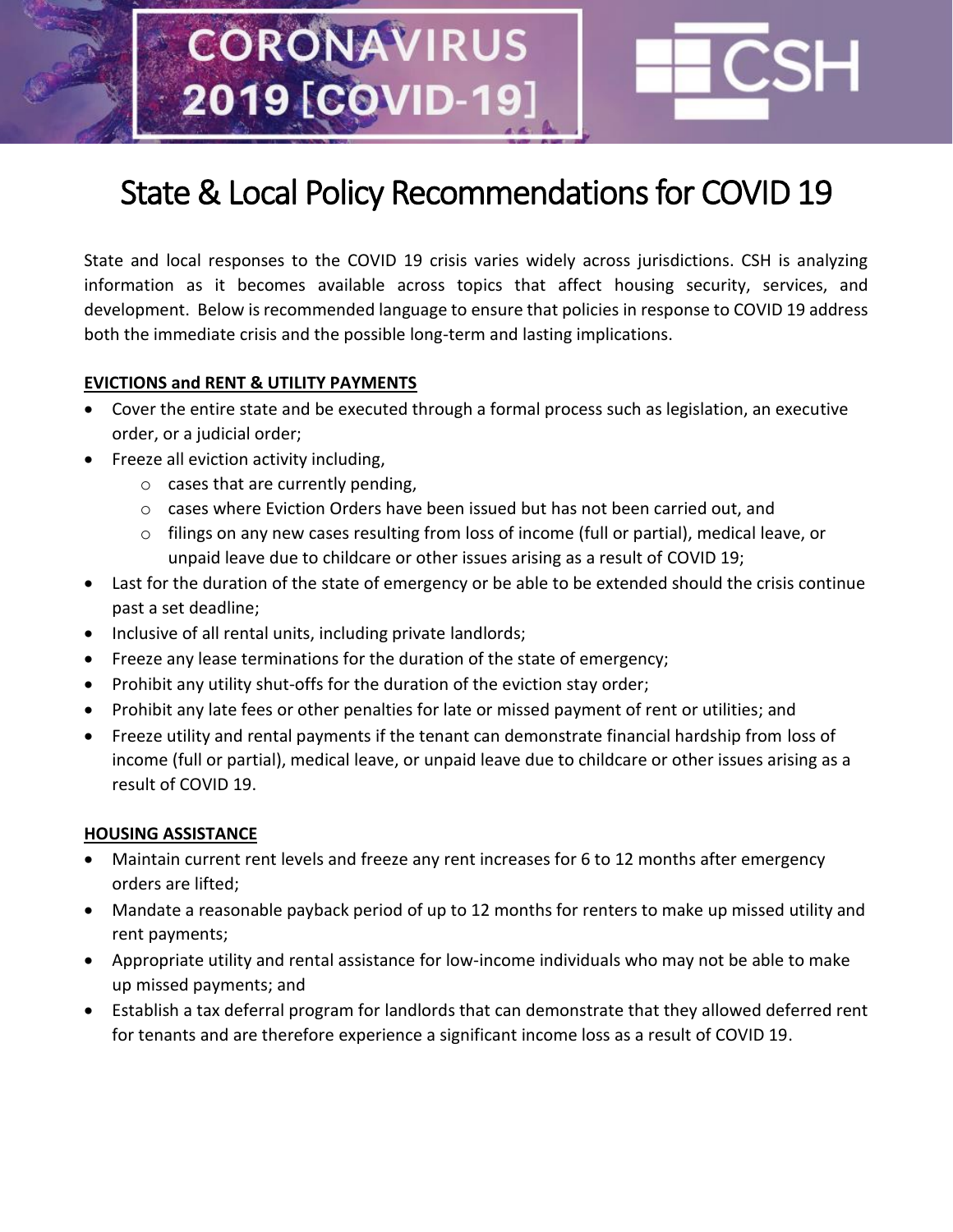#### **PEOPLE EXPERIENCING HOMELESSNESS**

- Institute a protocol for screening individuals in shelters to proactively identify individuals who may be carrying or exhibiting symptoms of COVID 19;
- Establish a hospital discharge policy to prevent individuals positive for COVID 19 from entering back into shelters or going to an unsheltered location;
- Establish protocols to conduct outreach to unsheltered homeless individuals, prioritizing those with underlying health conditions that make them more susceptible to contracting COVID 19 for placement inside;
- Appropriate funding to create isolation sites for individuals who do not have a safe alternative while awaiting test results or recovering from mild symptoms;
- Appropriate funding to expand capacity for social distancing and for permanent housing. State or jurisdictions may also apply for a FEMA Non-Congregate Sheltering support
	- $\circ$  Identify locations such as hotels, vacant dormitories, mobile homes for immediate response, and prioritize locations that may be available and/or converted over the longterm into permanent supportive housing so individuals are not re-entering shelters after the crisis,
	- o Ensure appropriate distance between beds at all location,
- Waive requirements on available vouchers and supportive housing resources so that individuals may be quickly placed into permanent supportive housing;
- Establish protocols for safely transporting individuals who require isolation or those who are using alternative sites for social distancing;
- Temporarily waive medical licensure regulations to allow for recently expired, set to expire during the crisis, or out-of-state healthcare workers in good standing to administer care in isolation sites where individuals await test results or recover from mild symptom; and
- Appropriate funding for supplies to ensure shelters, isolation centers, and staff are safe, clean, and protected.

### **PRISON and JAIL RE-ENTRY**

- Develop a re-entry policy for individuals who continue to be discharged, paroled, or released early for social distancing that requires an assessment of housing status to determine if individuals will be unstably housed or at risk of homelessness at time of exit;
- Institute a protocol for screening individuals to proactively identify individuals who may be carrying or exhibiting symptoms of COVID 19, and establish a discharge policy to prevent individuals exhibiting symptoms of COVID 19 from entering into homeless shelters or going to an unsheltered location;
- Appropriate funding for a community transition programs and/or waive requirements on any current re-entry programs to allow available funding to be used for immediate, temporary housing for the purpose of isolation and permanent supportive housing for individuals who will be homeless or unstably housed at time of exit; and
- Pass fair housing legislation that prohibits landlords from automatically denying housing based on source of income or previous justice system involvement.